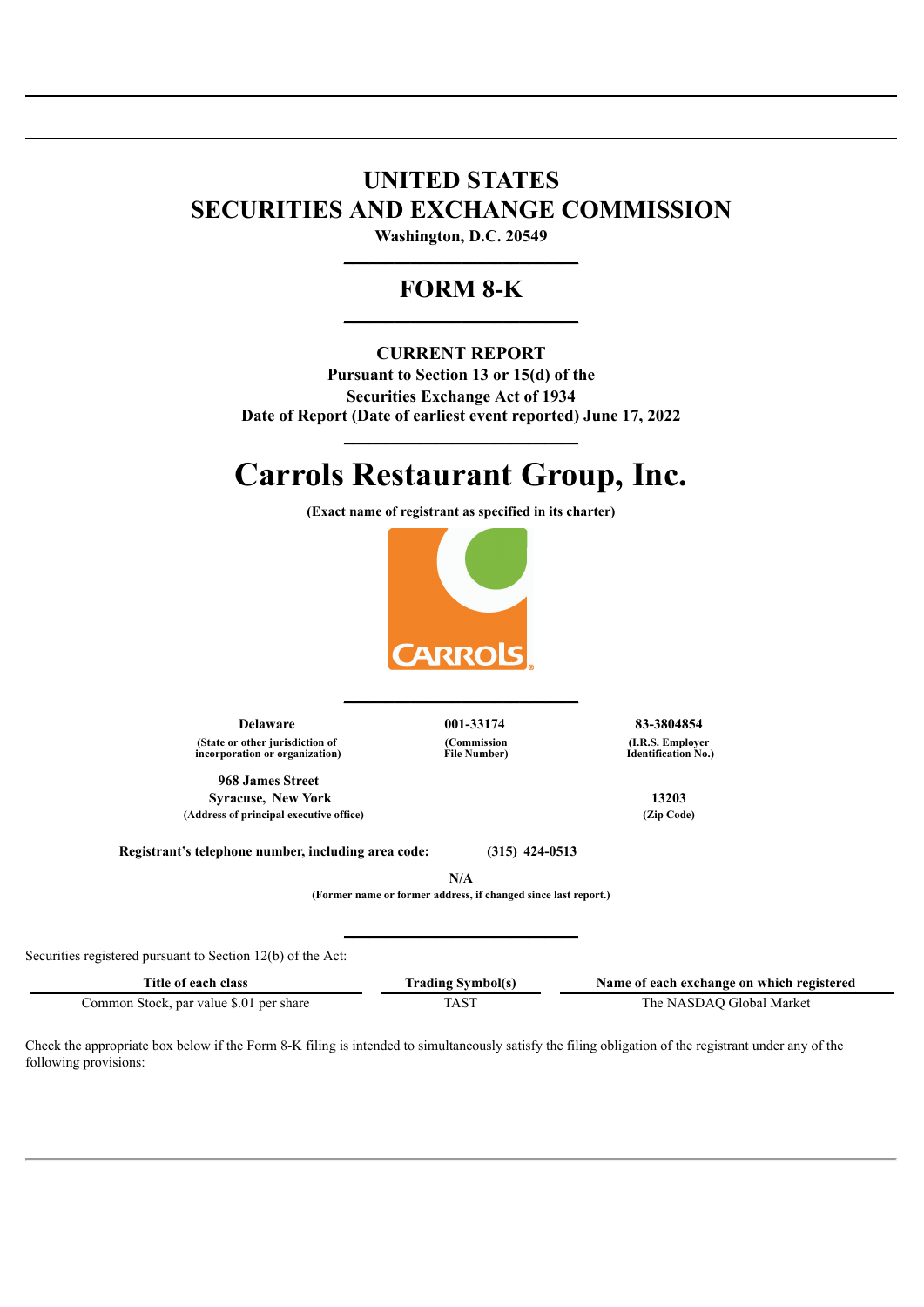$\Box$  Written communications pursuant to Rule 425 under the Securities Act (17 CFR 230.425)

 $\Box$  Soliciting material pursuant to Rule 14a-12 under the Exchange Act (17 CFR 240.14a-12)

 $\Box$  Pre-commencement communications pursuant to Rule 14d-2(b) under the Exchange Act (17 CFR 240.14d-2(b))

 $\Box$  Pre-commencement communications pursuant to Rule 13e-4(c) under the Exchange Act

Indicate by check mark whether the registrant is an emerging growth company as defined in Rule 405 of the Securities Act of 1933 (§230.405 of this chapter) or Rule 12b-2 of the Securities Exchange Act of 1934 (§240.12b-2 of this chapter).

Emerging growth company □

If an emerging growth company, indicate by check mark if the registrant has elected not to use the extended transition period for complying with any new or revised financial accounting standards provided pursuant to Section 13(a) of the Exchange Act.  $\Box$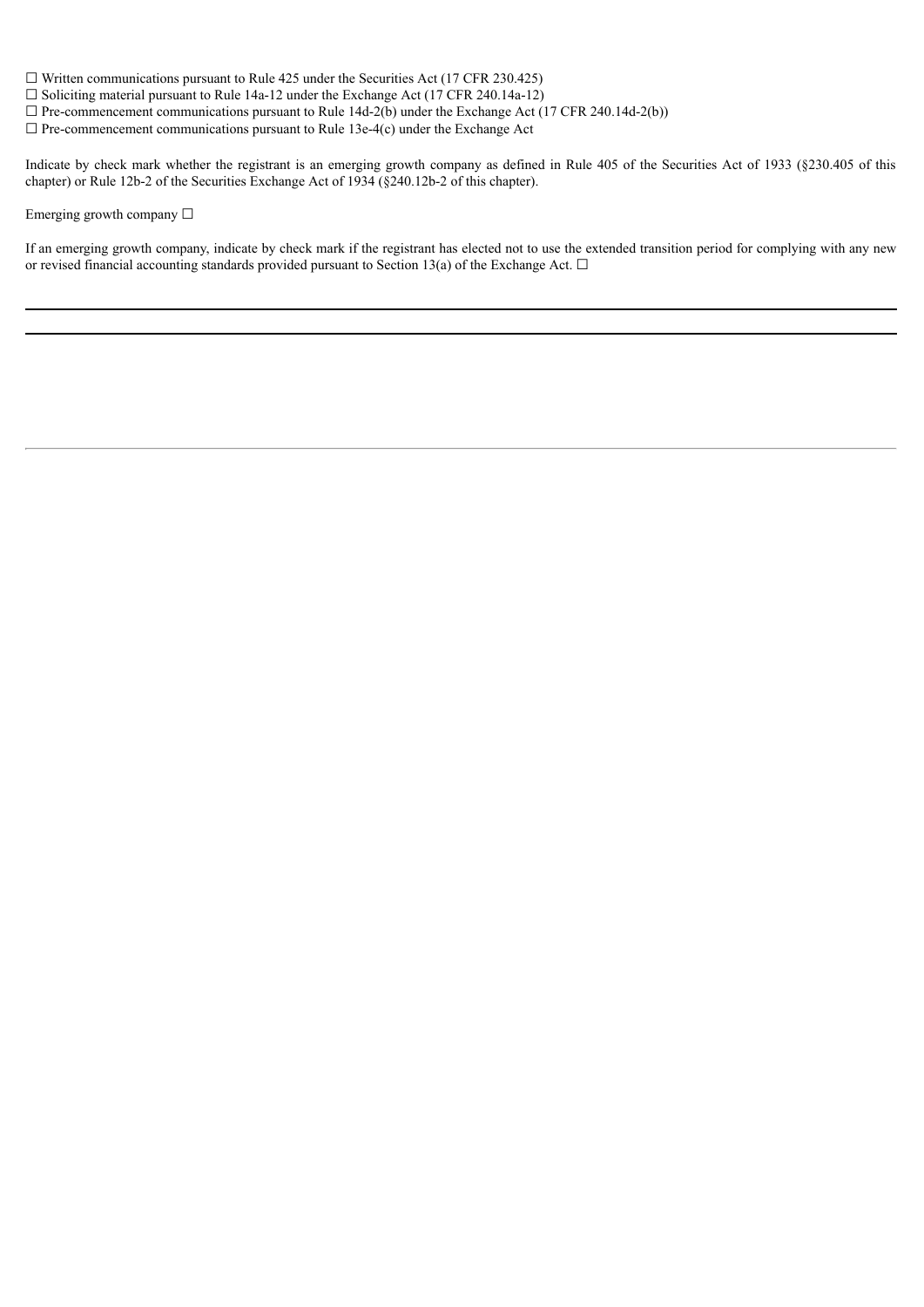#### **ITEM 5.07. SUBMISSION OF MATTERS TO A VOTE OF SECURITY HOLDERS.**

On June 17, 2022, Carrols Restaurant Group, Inc. (the "Company") held its 2022 Annual Meeting of Stockholders (the "Annual Meeting"). At the Annual Meeting, the Company's stockholders (i) elected or re-elected Paulo A. Pena, Matthew Perelman and John D. Smith as Class I directors, to each serve a three-year term that expires at the Company's 2025 Annual Meeting of Stockholders or until their respective successors have been duly elected and qualified, (ii) voted to adopt, on an advisory basis, a resolution approving the compensation of the Company's Named Executive Officers as described in the Company's Proxy Statement under "Executive Compensation", and (iii) voted to ratify the appointment of Deloitte & Touche LLP as the Company's independent registered public accounting firm for 2022 fiscal year.

The results of voting for each proposal submitted to the stockholders are as follows:

| <b>Name</b>      | For        | Against   | Abstain   | <b>Broker Non-Vote</b> |
|------------------|------------|-----------|-----------|------------------------|
| Paulo A. Pena    | 45,533,636 | 437,091   | 40,058    | 6,683,592              |
| Matthew Perelman | 44.348.537 | 1,633,882 | 28,366    | 6,683,592              |
| John D. Smith    | 43,653,001 | 441,805   | 1,915,979 | 6,683,592              |

*Proposal 1.* Election of Paulo A. Pena, Matthew Perelman and John D. Smith as Class I Directors.

*Proposal 2*. Approval, on an advisory basis, of a resolution approving the compensation of the Company's Named Executive Officers as described in the Proxy Statement under "Executive Compensation".

| †or          | Against | Abstain        | <b>Broker Non-Vote</b> |
|--------------|---------|----------------|------------------------|
| 43, 345, 386 | . ບ ບ ບ | 587.846<br>Oð. | 0,683,59               |

*Proposal 3*. Ratification of the appointment of Deloitte & Touche LLP as the Company's independent registered public accounting firm for the 2022 fiscal year.

| For        | <b>Against</b> | Abstain        |
|------------|----------------|----------------|
| $- - -$    | <b>← —</b>     | 149            |
| 428        | '0             | 194            |
| 32,420,332 | 1,0/           | $\overline{ }$ |

Additionally, on June 17, 2022, the holders of all of the outstanding shares of the Company's Series B Convertible Preferred Stock voted to re-elect Thomas B. Curtis and Matthew Dunnigan to the Company's Board of Directors. Mr. Curtis and Mr. Dunnigan each will serve as a Class B Director for a one-year term that expires at the Company's 2023 Annual Meeting of Stockholders or until their respective successors shall have been elected and qualified.

#### **ITEM 9.01. FINANCIAL STATEMENTS AND EXHIBITS.**

d) Exhibits

104 Cover Page Interactive Data File (formatted as Inline XBRL)